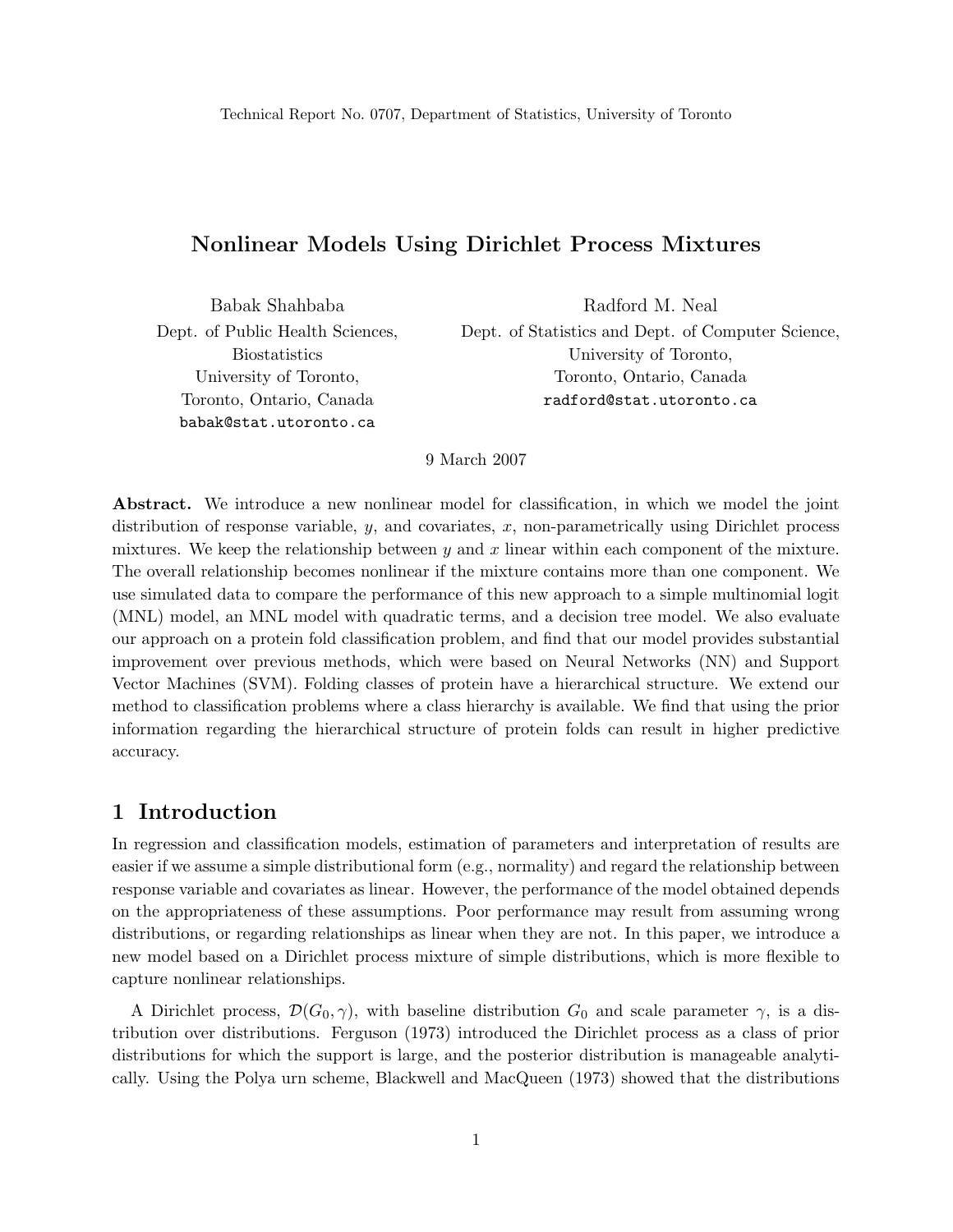sampled from a Dirichlet process are discrete almost surely. The idea of using a Dirichlet process as the prior for the mixing proportions of a simple distribution (e.g., Gaussian) was first introduced by Antoniak (1974).

We will describe the Dirichlet process mixture model as a limit of finite mixture model (see Neal (2000) for further description). Suppose  $y_1, ..., y_n$  are drawn independently from some unknown distribution. We can model the distribution of  $y$  as a mixture of simple distributions such that:

$$
P(y) = \sum_{c=1}^{C} p_c f(y | \phi_c)
$$

Here,  $p_c$  are the mixing proportions, and f is a simple class of distributions, such as normal with  $\phi = (\mu, \sigma)$ . We first assume that the number of mixing components, C, is finite. In this case, a common prior for  $p_c$  is a symmetric Dirichlet distribution:

$$
P(p_1, ..., p_C) = \frac{\Gamma(\gamma)}{\Gamma(\gamma/C)^C} \prod_{c=1}^C p_c^{(\gamma/C)-1}
$$

where  $p_c \geq 0$  and  $\sum p_c = 1$ . Parameters  $\phi_c$  are assumed to be independent under the prior with distribution  $G_0$ . We can use mixture identifiers,  $c_i$ , and represent the above mixture model as follows (Neal, 2000):

$$
y_i|c_i, \phi \sim F(\phi_{c_i})
$$
  
\n
$$
c_i|p_1, ..., p_C \sim Discrete(p_1, ..., p_C)
$$
  
\n
$$
p_1, ..., p_C \sim Dirichlet(\gamma/C, ..., \gamma/C)
$$
  
\n
$$
\phi_c \sim G_0
$$
\n(1)

By integrating over the Dirichlet prior, we can eliminate mixing proportions,  $p<sub>c</sub>$ , and obtain the following conditional distribution for  $c_i$ :

$$
P(c_i = c | c_1, ..., c_{i-1}) = \frac{n_{ic} + \gamma / C}{i - 1 + \gamma}
$$
\n(2)

Here,  $n_{ic}$  represents the number of data points previously (i.e., before the  $i^{th}$ ) assigned to component c. The probability of assigning each component to the first data point is  $1/C$ . As we proceed, this probability becomes higher for components with larger numbers of samples (i.e., larger  $n_{ic}$ ).

When  $C$  goes to infinity, the conditional probabilities  $(2)$  reach the following limits:

$$
P(c_i = c | c_1, ..., c_{i-1}) \rightarrow \frac{n_{ic}}{i - 1 + \gamma}
$$
  

$$
P(c_i \neq c_j \forall j < i | c_1, ..., c_{i-1}) \rightarrow \frac{\gamma}{i - 1 + \gamma}
$$

$$
(3)
$$

As a result, the conditional probability for  $\theta_i$ , where  $\theta_i = \phi_{c_i}$ , becomes

$$
\theta_i|\theta_1,\ldots,\theta_{i-1} \sim \frac{1}{i-1+\gamma} \sum_{j
$$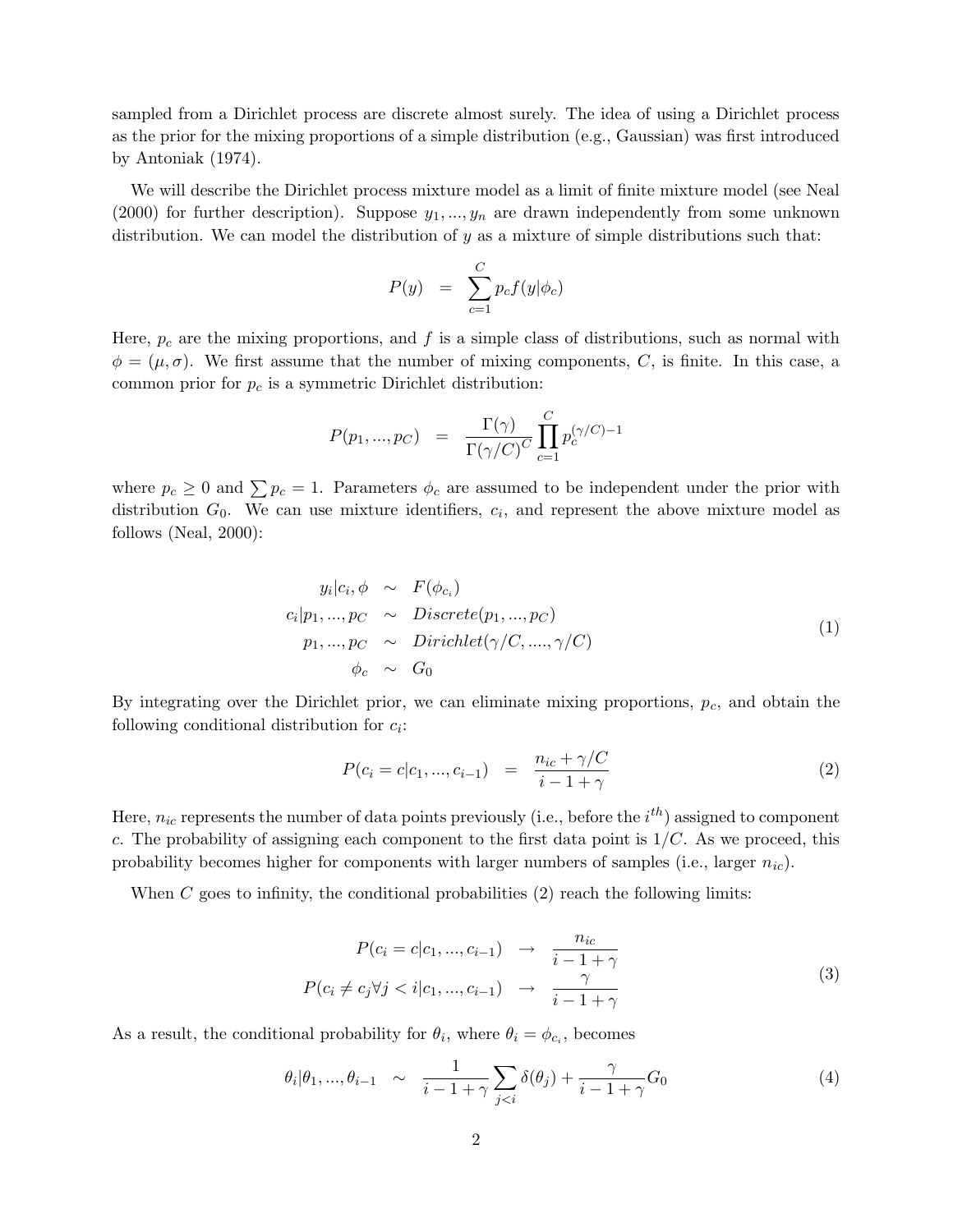where  $\delta(\theta)$  is a point mass distribution at  $\theta$ . This is equivalent to the conditional probabilities implied by the Dirichlet process mixture model, which has the following form:

$$
y_i|\theta_i \sim F(\theta_i)
$$
  
\n
$$
\theta_i|G \sim G
$$
  
\n
$$
G \sim \mathcal{D}(G_0, \gamma)
$$
 (5)

That is, the limit of the finite mixture model (1) is equivalent to the Dirichlet process mixture model (5) as the number of components goes to infinity. G is the distribution over  $\theta$ 's, and has a Dirichlet process prior,  $\mathcal{D}$ . The parameters of the Dirichlet process prior are  $G_0$ , a distribution from which  $\theta$ 's are sampled, and  $\gamma$ , a positive scale parameter that controls the number of components in the mixture, such that a larger  $\gamma$  results in a larger number of components. Phrased this way, each data point, *i*, has its own parameters,  $\theta_i$ , drawn from a distribution that is drawn from a Dirichlet process prior. But since distributions drawn from a Dirichlet process are discrete (almost surely), the  $\theta_i$  for different data points may be the same.

Bush and MacEachern (1996), Escobar and West (1995), MacEachern and Müller (1998), and Neal  $(2000)$  have used this method for density estimation. Müller *et al.*  $(1996)$  used Dirichlet process mixtures for curve fitting. They model the joint distribution of data pairs  $(x_i, y_i)$  as a Dirichlet process mixture of multivariate normals. The conditional distribution,  $P(y|x)$ , and the expected value,  $E(y|x)$ , are estimated based on this distribution for a grid of x's (with interpolation) to obtain a nonparametric curve. The application of this approach (as presented by Müller  $et al.,$ 1996) is restricted to continuous variables. Moreover, this model is feasible only for problems with a small number of covariates, p. For data with moderate to large dimensionality, estimation of the joint distribution is very difficult both statistically and computationally. This is mostly due to the difficulties that arise when simulating from the posterior distribution of large full covariance matrices. In this approach, if a mixture model has C components, the set of full covariance matrices have  $Cp(p+1)/2$  parameters. For large p, the computational burden of estimating these parameters might be overwhelming. Estimating full covariance matrices can also cause statistical difficulties since we need to assure that covariance matrices are positive semidefinite. Conjugate priors based the inverse Wishart distribution satisfy this requirement, but they lack flexibility (Daniels and Kass, 1999). Flat priors may not be suitable either, since they can lead to improper posterior distributions, and they can be unintentionally informative (Daniels and Kass, 1999). A common approach to address these issues is to use decomposition methods in specifying priors for full covariance matrices (see for example, Daniels and Kass, 1999; Cai and Dunson, 2006). Although this approach has demonstrated some computational advantages over direct estimation of full covariance matrices, it is not yet feasible for high-dimensional variables. For example, Cai and Dunson (2006) recommend their approach only for problems with less than 20 covariates.

We introduce a new nonlinear Bayesian model, which also non-parametrically estimates the joint distribution of the response variable,  $y$ , and covariates,  $x$ , using Dirichlet process mixtures. Within each component, we assume the covariates are independent, and model the dependence between y and x using a linear model. Therefore, unlike the method of Müller *et al.* (1996), our approach can be used for modeling data with a large number of covariates, since the covariance matrix for one mixture component is highly restricted. Moreover, this method can be used for categorical as well as continuous response variables by using a generalized linear model instead of the linear model of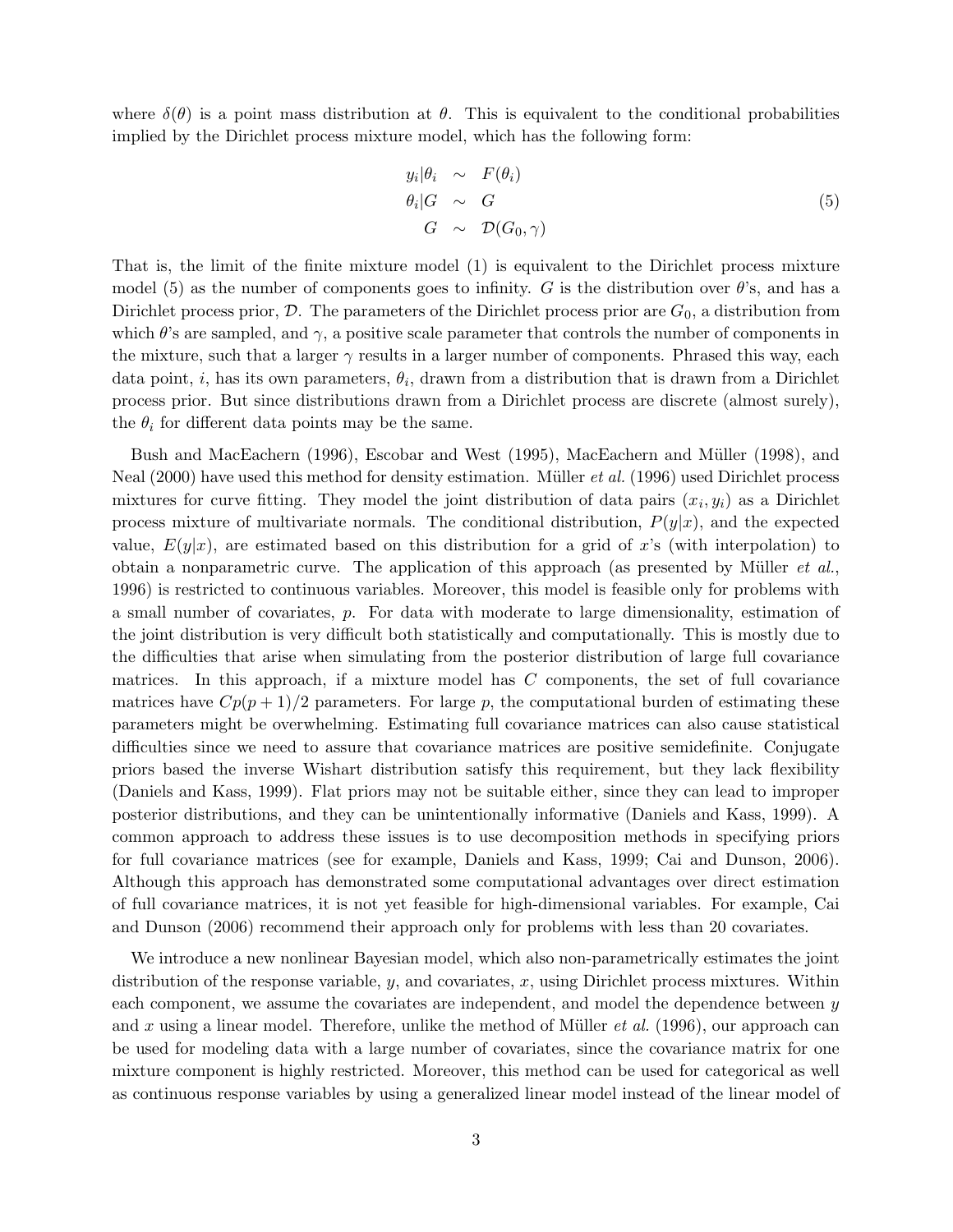each component.

Our focus in this paper is on classification models with a multi-category response. We also show how our method can be extended to classification problems where classes have a hierarchical structure, and to problems with multiple sources of information. The next section describes our methodology. In Section 3, we illustrate our approach and evaluate its performance based on simulated data. In Section 4, we present the results of applying our model to an actual classification problem, which attempts to identify the folding class of a protein sequence based on the composition of its amino acids. Folding classes of protein have a hierarchical structure. In Section 5, we extend our approach to classification problems of this sort where a class hierarchy is available, and evaluate the performance of this new model on the protein fold recognition dataset. Section 6 shows how this approach can be used for multiple sources of information. Finally, Section 7 is devoted to discussion, future directions and limitations of the proposed method.

# 2 Methodology

Consider a classification problem with continuous covariates,  $x = (x_1, ..., x_p)$ , and a categorical response variable,  $y$ , with  $J$  classes. To model the relationship between  $y$  and  $x$ , we model the joint distribution of y and x non-parametrically using Dirichlet process mixtures. Within each component of the mixture, the relationship between  $y$  and  $x$  is assumed to be linear. The overall relationship becomes nonlinear if the mixture contains more than one component. This way, while we relax the assumption of linearity, the flexibility of the relationship is controlled. Our model has the following form:

$$
y_i, x_{i1}, \dots, x_{ip} | \theta_i \sim F(\theta_i)
$$

$$
\theta_i | G \sim G
$$

$$
G \sim \mathcal{D}(G_0, \gamma)
$$

where  $i = 1, ..., n$  indexes the observations, and  $l = 1, ..., p$  indexes the covariates. In our model,  $\theta = (\mu, \sigma, \alpha, \beta)$ , and the component distributions,  $F(\theta)$ , are defined based on  $P(y, x) = P(x)P(y|x)$ as follows:

$$
x_{il} \sim N(\mu_l, \sigma_l^2)
$$

$$
P(y_i = j | x_i, \alpha, \beta) = \frac{\exp(\alpha_j + x_i \beta_j)}{\sum_{j'=1}^J \exp(\alpha_{j'} + x_i \beta_{j'})}
$$

Here, the parameters  $\mu = (\mu_1, ..., \mu_p)$  and  $\sigma = (\sigma_1, ..., \sigma_p)$  are the means and standard deviations of covariates in each component. The component index, c, is omitted for simplicity. Within a component,  $\alpha = (\alpha_1, ..., \alpha_J)$ , and  $\boldsymbol{\beta} = (\beta_1, ..., \beta_J)$  are the parameters of the multinomial logit (MNL) model, and J is the number of classes. The entire set of regression coefficients,  $\beta$ , can be presented as a  $p \times J$  matrix. This representation is redundant, since one of the  $\beta_j$ 's (where  $j = 1, ..., J$  can be set to zero without changing the set of relationships expressible with the model, but removing this redundancy would make it difficult to specify a prior that treats all classes symmetrically. In this parameterization, what matters is the difference between the parameters of different classes.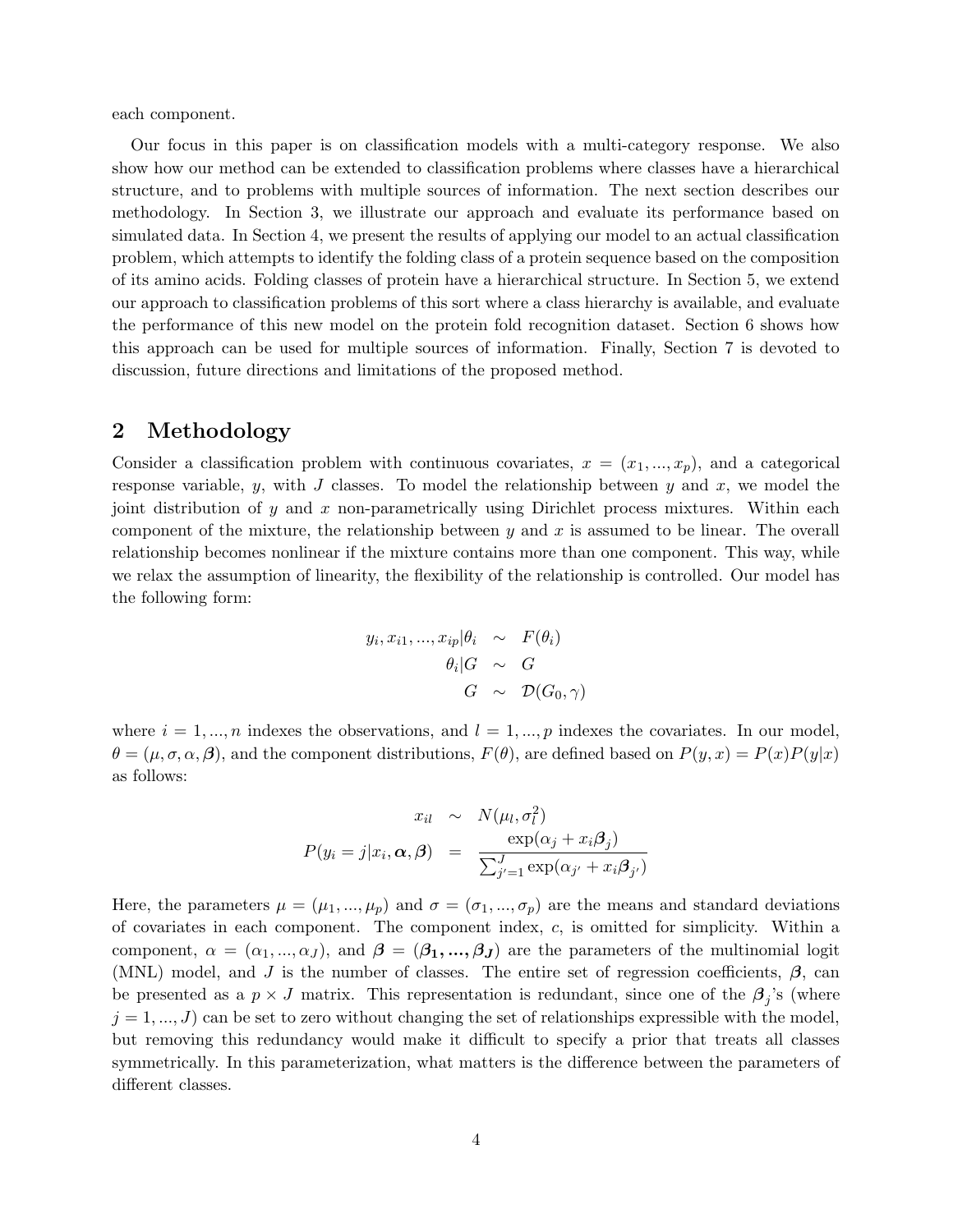Although the covariates in each component are assumed to be independent with normal priors, this independence of covariates exists only locally (within a component). Their global (over all components) dependency is modeled by assigning data to different components (i.e., clustering). The relationship between y and x within a component is captured using an MNL model. Therefore, the relationship is linear locally, but nonlinear globally.

We could assume that  $y$  and  $x$  are independent within components, and capture the dependence between the response and the covariates by clustering too. However, this may lead to poor performance (e.g., when predicting the response for new observations) if the dependence of y on x is difficult to capture using clustering alone. Alternatively, we could also assume that the covariates are dependent within a component. For continuous response variables, this becomes equivalent to the model proposed by Müller *et al.* (1996). However, as we discussed above, this approach may be practically infeasible for problems with a moderate to large number of covariates. We believe that our method is an appropriate compromise between these two alternatives.

We define  $G_0$  as follows:

$$
\mu_l | \mu_0, \sigma_0 \sim N(\mu_0, \sigma_0^2)
$$
  

$$
\log(\sigma_l^2) | M_{\sigma}, V_{\sigma} \sim N(M_{\sigma}, V_{\sigma}^2)
$$
  

$$
\alpha_j | \tau \sim N(0, \tau^2)
$$
  

$$
\beta_{jl} | \nu \sim N(0, \nu^2)
$$

The parameters of  $G_0$  may in turn depend on higher level hyperparameters. For example, we can regard the variances of coefficients as hyperparameters with the following priors:

$$
\log(\tau^2)|M_{\tau}, V_{\tau} \sim N(M_{\tau}, V_{\tau}^2)
$$
  

$$
\log(\nu^2)|M_{\nu}, V_{\nu} \sim N(M_{\nu}, V_{\nu}^2)
$$

We use MCMC algorithms for posterior sampling. Samples simulated from the posterior distribution are used to estimate posterior predictive probabilities. We predict the response values for new cases based on these probabilities. For a new case with covariates  $x'$ , the posterior predictive probability of response variable,  $y'$ , is estimated as follows:

$$
P(y' = j|x') = \frac{P(y' = j, x')}{P(x')}
$$

where

$$
P(y'=j, x') = \frac{1}{S} \sum_{s=1}^{S} P(y'=j, x'|G_0, \theta^{(s)})
$$

$$
P(x') = \frac{1}{S} \sum_{s=1}^{S} P(x'|G_0, \theta^{(s)})
$$

Here, S is the number of post-convergence samples from MCMC, and  $\theta^{(s)}$  represents the set of parameters obtained at iteration s.

Neal (2000) presented several possible algorithms for sampling from the posterior distribution of Dirichlet process mixtures. In this research, we use Gibbs sampling with auxiliary parameters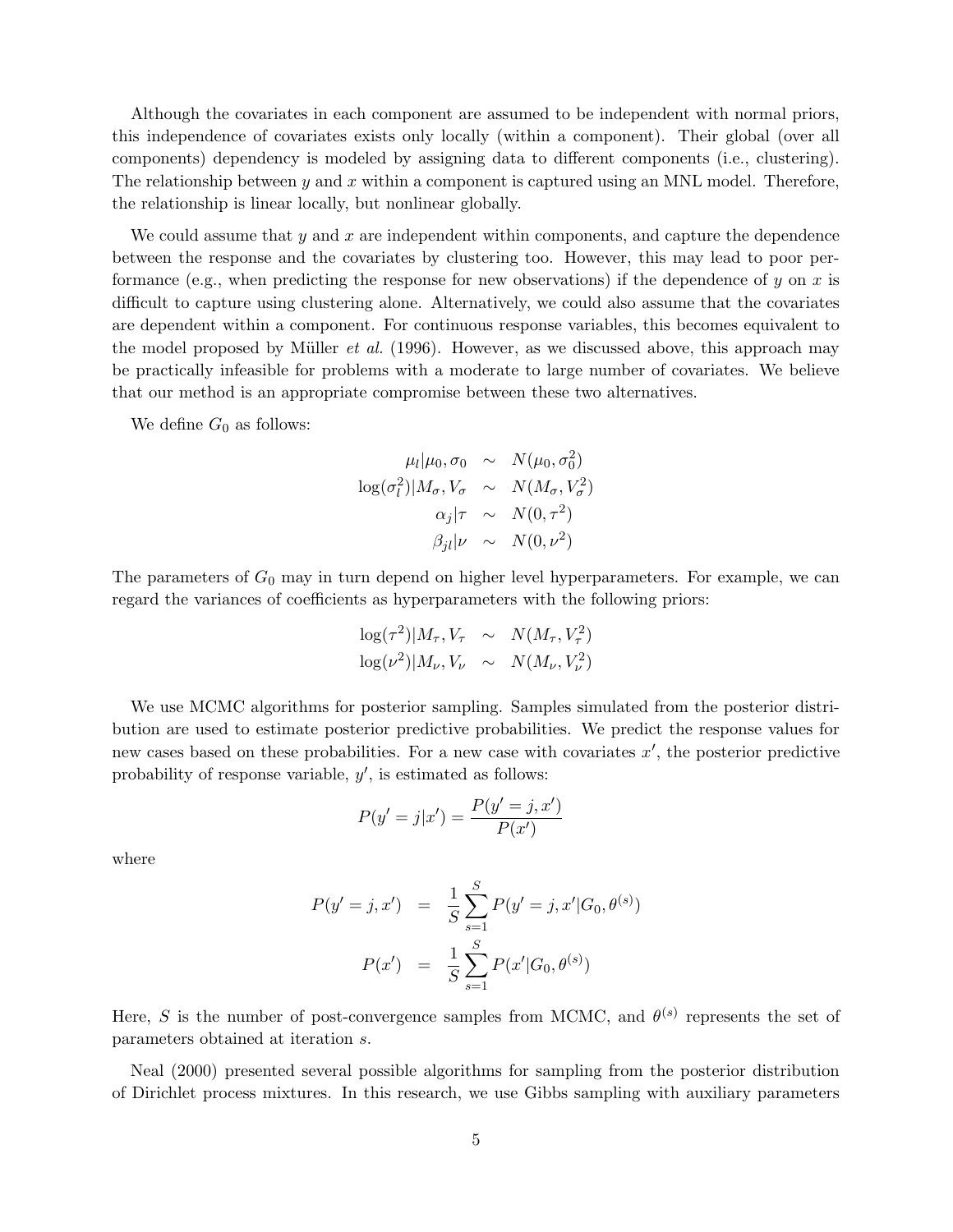

Figure 1: An illustration of our model for a binary (black and white) classification problem with two covariates. Here, the mixture has two components, which are shown with circles and squares. In each component, an MNL model separates the two classes into "black" or "white" with a linear decision boundary.

(Neal's algorithm 8). This approach is similar to the algorithm proposed by MacEachern and Müller (1998), with a difference that the auxiliary parameters exist only temporarily. To improve the MCMC sampling, after each update using auxiliary variables, we update the component parameters using their corresponding data points. For a complete description of this method, see the paper by Neal (2000). All our models are coded in MATLAB and are available online at http://www. utstat.utoronto.ca/~babak.

In Figure 1, we show a state from an MCMC simulation for our model in which there are two covariates and the response variable is binary. In this iteration, our model has identified two components (circles and squares). Within a component, two classes (stars and crosses) are separated using an MNL model. Note, the decision boundaries shown are component specific. The overall decision boundary, which is a smooth function, is not shown in this figure. In our approach, division of the data into components and fitting of MNL models are performed simultaneously.

# 3 Results for synthetic data

In this section, we illustrate our approach, henceforth called dpMNL, using synthetic data. We compare our model to a simple MNL model, an MNL model with quadratic terms (i.e.,  $x_l x_k$ , where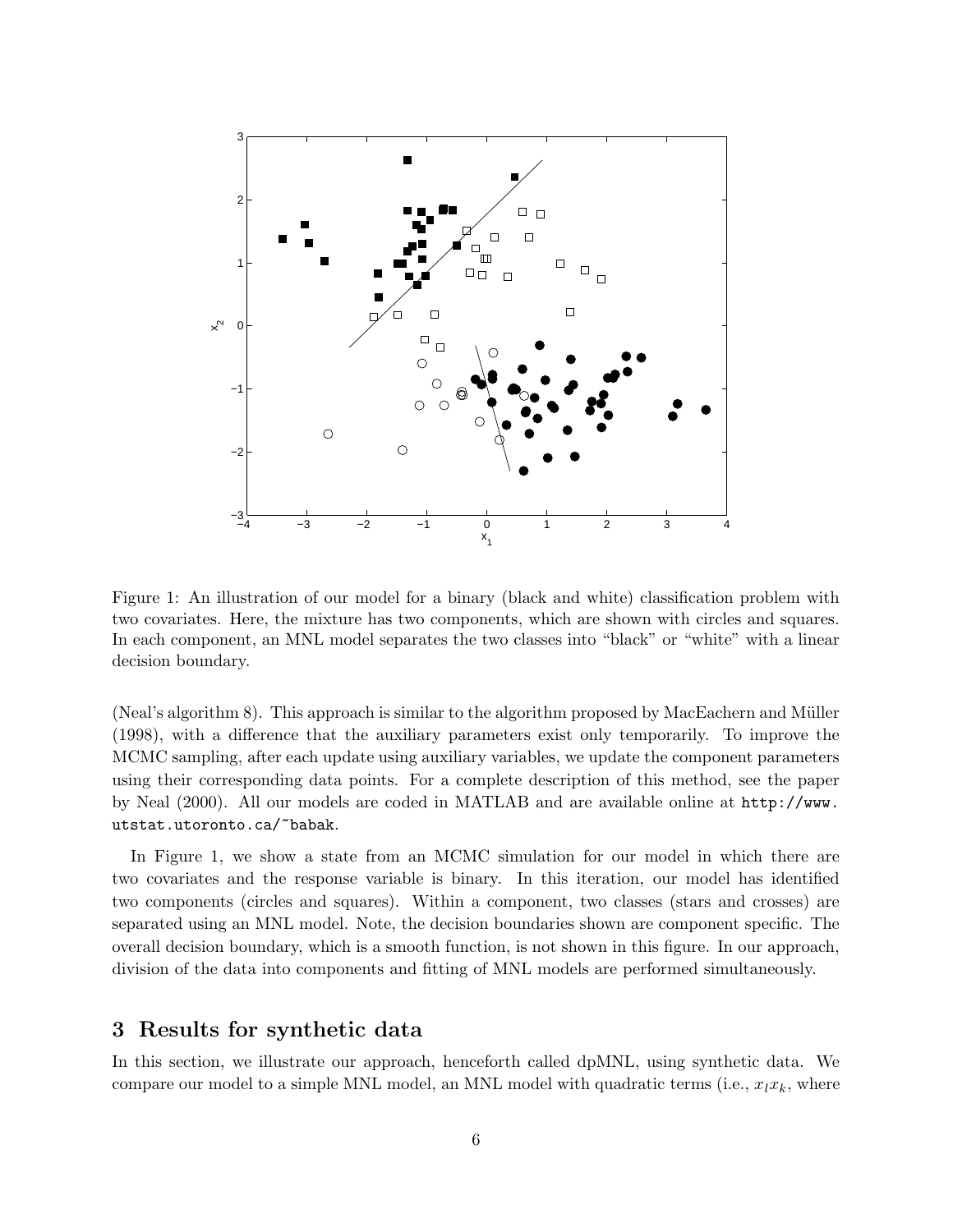$l = 1, ..., p$  and  $k = 1, ..., p$ , referred to as qMNL, and a decision tree model (Breiman *et al.*, 1993) that uses 10-fold cross-validation for pruning. For the simple MNL model, we use both Bayesian and maximum likelihood estimation. The models are compared with respect to their accuracy rate and the  $F_1$  measure. Accuracy rate is defined as the percentage of the times the correct class is predicted.  $F_1$  is a common measurement in machine learning and is defined as:

$$
F_1 = \frac{1}{J} \sum_{j=1}^{J} \frac{2A_j}{2A_j + B_j + C_j}
$$

where  $A_j$  is the number of cases which are correctly assigned to class j,  $B_j$  is the number cases incorrectly assigned to class j, and  $C_j$  is the number of cases which belong to the class j but are assigned to other classes.

We do two tests. In the first test, we generate data according to the dpMNL model. Our objective is to evaluate the performance of our model when the distribution of data is comprised of multiple components. In the second test, we generate data using a smooth nonlinear function. Our goal is to evaluate the robustness of our model when data actually come from a different model.

For the first test, we compare the models using a synthetic four-way classification problem with 5 covariates. Data are generated according to our model with  $G_0$  being the following prior:

$$
\mu_l \sim N(0, 1)
$$
  
\n
$$
\log(\sigma_l^2) \sim N(0, 2^2)
$$
  
\n
$$
\log(\tau^2) \sim N(0, 0.1^2)
$$
  
\n
$$
\log(\nu^2) \sim N(0, 2^2)
$$

Note that  $\alpha_j | \tau \sim N(0, \tau^2)$ , and  $\beta_{jl} | \nu \sim N(0, \nu^2)$ , where  $l = 1, ..., 5$  and  $j = 1, ..., 4$ . From the above baseline prior, we sample two components,  $\theta_1$  and  $\theta_2$ , where  $\theta = (\mu, \sigma, \eta, \nu, \alpha, \beta)$ . For each  $\theta$ , we generate 5000 data points by first drawing  $x_{il} \sim N(\mu_l, \sigma_l)$  and then sampling y using the following MNL model:

$$
P(y = j | x, \alpha, \beta) = \frac{\exp(\alpha_j + x\beta_j)}{\sum_{j'=1}^{J} \exp(\alpha_{j'} + x\beta_{j'})}
$$

The overall sample size is 10000. We randomly split the data to the training set, with 100 data points, and test set, with 9900 data points. We use the training set to fit the models, and use the independent test set to evaluate their performance. The regression parameters of the Bayesian MNL model with Bayesian estimation and the qMNL model have the following priors:

$$
\alpha_j|\tau \sim N(0, \tau^2)
$$
  
\n
$$
\beta_{jl}|\nu \sim N(0, \nu^2)
$$
  
\n
$$
\log(\eta) \sim N(0, 1^2)
$$
  
\n
$$
\log(\nu) \sim N(0, 2^2)
$$

To fit the decision tree models (Breiman et al., 1993), we used the available functions in MAT-LAB. These functions are treefit, treetest (for cross-validation) and treeprune.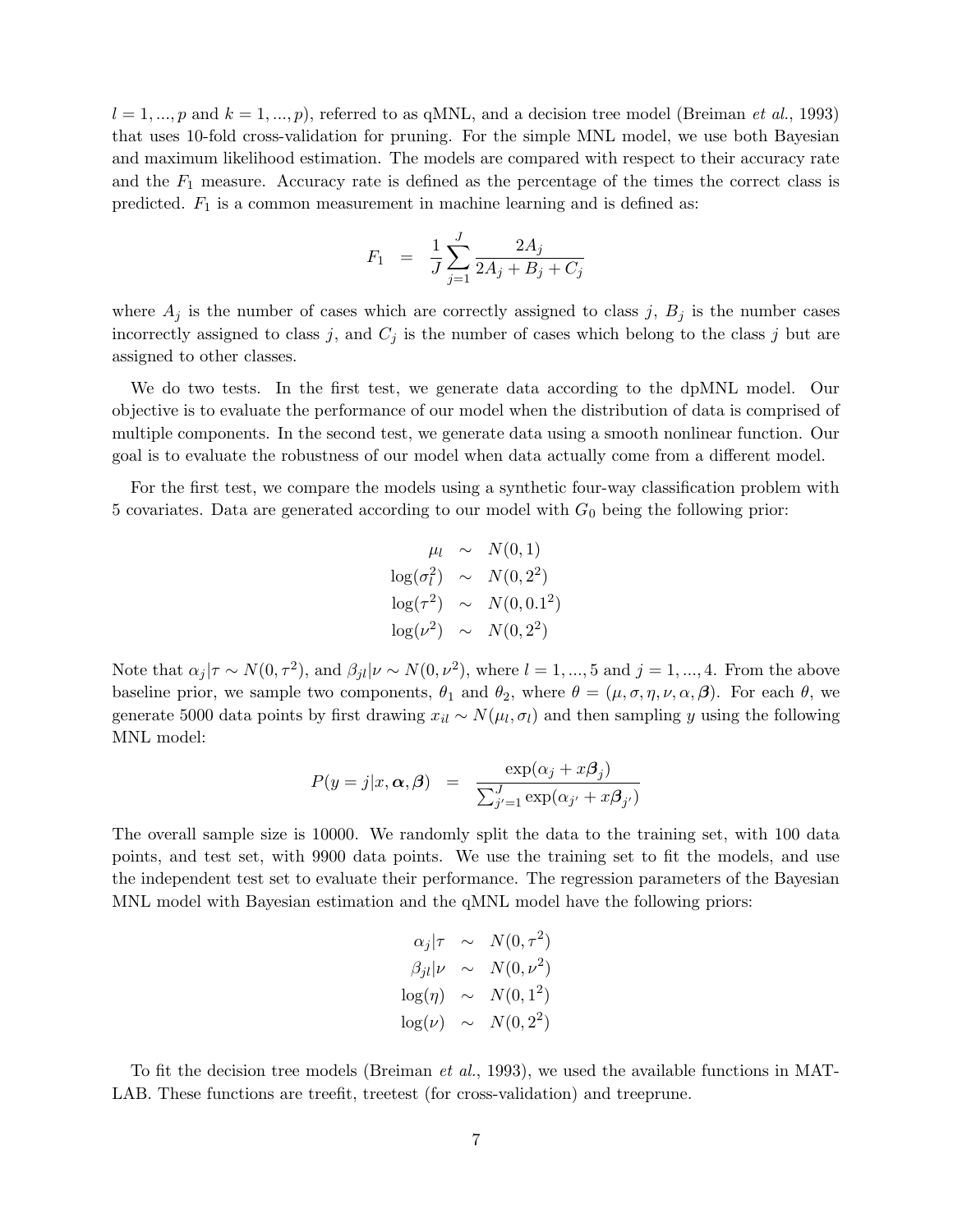| Model                    | Accuracy $(\%)$ | $F_1$ (%) |
|--------------------------|-----------------|-----------|
| <b>Baseline</b>          | 45.57           | 15.48     |
| MNL (Maximum Likelihood) | 77.30           | 66.65     |
| <b>MNL</b>               | 78.39           | 66.52     |
| qMNL                     | 83.60           | 74.16     |
| Tree (Cross Validation)  | 70.87           | 55.82     |
| dpMNL                    | 89.21           | 81.00     |

Table 1: Simulation 1: the average performance of models based on 50 simulated datasets. The Baseline model assigns test cases to the class with the highest frequency in the training set.

The above procedure was repeated 50 times. Each time, new  $\theta_1$  and  $\theta_2$  were sampled from the prior, and a new dataset was created based on these  $\theta$ 's. We used Hamiltonian dynamics (Neal, 1993) for updating the regression parameters,  $\alpha$ 's and  $\beta$ 's. For all other parameters, we used single-variable slice sampling (Neal, 2003) with the "stepping out" procedure to find an interval around the current point, and then the "shrinkage" procedure to sample from this interval. We also used slice sampling for updating the concentration parameter  $\gamma$ , where  $\log(\gamma) \sim N(-3, 2^2)$ . This prior encourages smaller values of  $\gamma$ , which results in smaller number of components. Note that the likelihood for  $\gamma$  depends only on C, the number of unique components (Neal, 2000; Escobar and West, 1995). For all models we ran 5000 MCMC iterations to sample from the posterior distributions. We discarded the initial 500 samples and used the rest for prediction.

The average results (over 50 repetitions) are presented in Table 1. As we can see, our dpMNL model provides better results compared to all other models. The improvements are statistically significant (*p*-values  $< 0.001$  based accuracy rates) using a paired t-test with  $n = 50$ .

Since the data were generated according to the dpMNL model, it is not surprising that this model had the best performance compared to other models. In fact, as we increase the number of components, the amount of improvement using our model becomes more and more substantial (results not shown). To evaluate the robustness of the dpMNL model, we performed another test. This time, we generated  $x_{i1}, x_{i2}, x_{i3}$  (where  $i = 1, ..., 10000$ ) from the  $Uniform(0, 5)$  distribution, and generated a binary response variable,  $y_i$ , according the following model:

$$
P(y = 1|x) = \frac{1}{1 + \exp[a_1 \sin(x_1^{1.04} + 1.2) + x_1 \cos(a_2 x_2 + 0.7) + a_3 x_3 - 2]}
$$

where  $a_1, a_2$  and  $a_3$  are randomly sampled from  $N(1, 0.5^2)$ . The function used to generate y is a smooth nonlinear function of covariates. The covariates are not clustered, so the generated data do not conform with the assumptions of our model. Moreover, this function includes a completely arbitrary set of constants to ensure the results are generalizable. Figure 2 shows a random sample from this model for  $a_3 = 0$ . In this figure, the dotted line is the optimal decision boundary.

We generated 50 datasets  $(n = 10000)$  using the above model. Each time, we sampled new covariates, x, new constant values,  $a_1, a_2, a_3$ , and new response variable, y. As before, models were trained on 100 data points, and tested on the remaining samples. The average results over 50 datasets are presented in Table 2. As before, the dpMNL model provides significantly (all p-values are smaller than 0.001) better performance compared to all other models. This time, however, the performance of the qMNL model is closer to the results from the dpMNL model.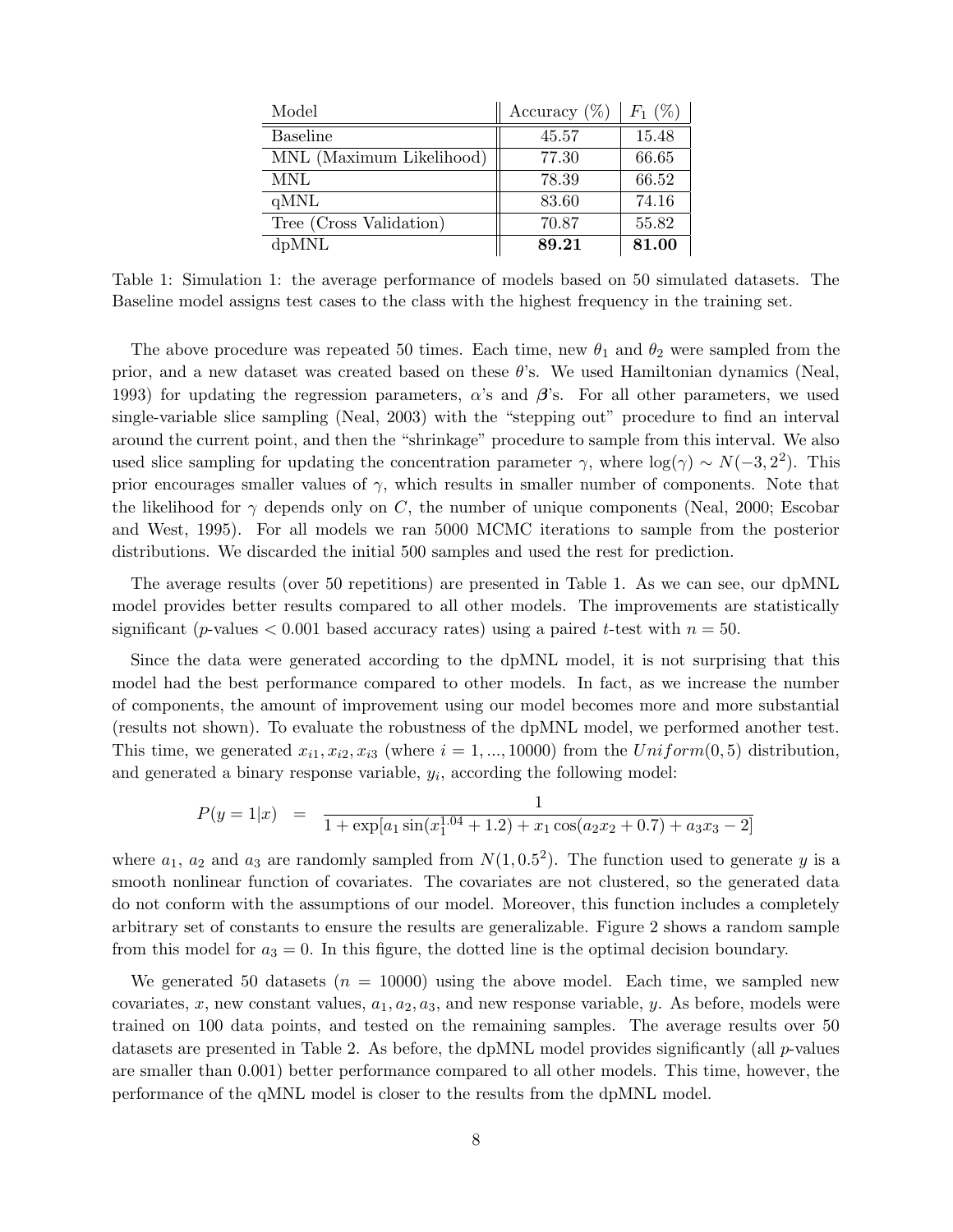

Figure 2: A random sample generated according to Simulation 2 with  $a_3 = 0$ . The dotted line is the optimal boundary function.

| Model                    | Accuracy $(\%)$ | $F_1$ (%) |
|--------------------------|-----------------|-----------|
| <b>Baseline</b>          | 61.96           | 37.99     |
| MNL (Maximum Likelihood) | 73.58           | 68.33     |
| <b>MNL</b>               | 73.58           | 67.92     |
| qMNL                     | 75.60           | 70.12     |
| Tree (Cross Validation)  | 73.47           | 66.94     |
| dpMNL                    | 77.80           | 73.13     |

Table 2: Simulation 2: the average performance of models based on 50 simulated datasets. The Baseline model assigns test cases to the class with the highest frequency in the training set.

# 4 Results for protein fold classification

In this section, we consider the problem of predicting a protein's 3D structure (i.e., folding class) based on its sequence. For this problem, it is common to presume that the number of possible folds is fixed, and use a classification model to assign a protein to one of the folding classes. There are more than 600 folding patterns identified in the SCOP (Structural Classification of Proteins) database (Lo Conte et al., 2000). In this database, proteins are considered to have the same folding class if they have the same major secondary structure in the same arrangement with the same topological connections.

We apply our model to a protein fold recognition dataset provided by Ding and Dubchak (2001). The proteins in this dataset are obtained from the PDB select database (Hobohm *et al.*, 1992;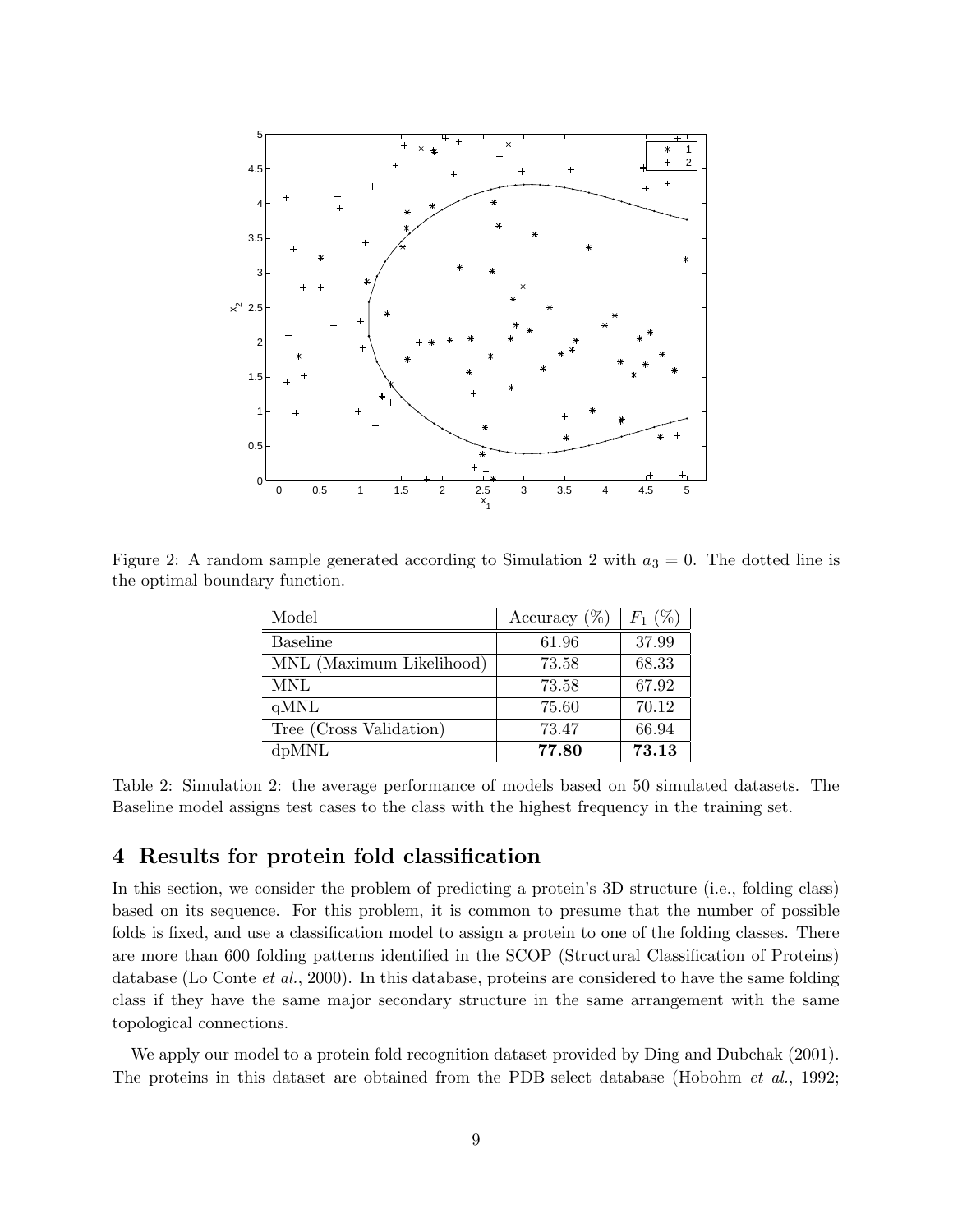Hobohm and Sander, 1994) such that two proteins have no more than 35% of the sequence identity for aligned subsequences larger than 80 residues. Originally, the resulting dataset included 128 unique folds. However, Ding and Dubchak (2001) selected only 27 most populated folds (311 proteins) for their analysis. They evaluated their models based on an independent sample (i.e., test set) obtained from PDB-40D Lo Conte et al. (2000). PDB-40D contains the SCOP sequences with less than 40% identity with each other. Ding and Dubchak (2001) selected 383 representatives of the same 27 folds in the training set with no more than 35% identity to the training sequences. The training and test datasets are available online at http://crd.lbl.gov/~cding/protein/. These datasets include the length of protein sequences, and 20 other covariates based on the percentage composition of different amino acids. For a detail description of data, see Dubchak et al. (1995).

Ding and Dubchak (2001) trained several Support Vector Machines (SVM) with nonlinear kernel functions, and Neural Networks (NN) with different architecture on this dataset. They also tried different classification schemes, namely, one versus others  $(OvO)$ , unique one versus others  $(uOvO)$ , and all versus all (AvA). The details for these methods can be found in their paper. The performance of these models on the test set is presented in Table 3.

We first centered the covariates so they have mean 0. We trained our MNL and dpMNL on the training set, and evaluated their performance on the test set. For these models, we used similar priors as the ones used in the previous section. However, the hyperparameters for the variances of regression parameters are more elaborate. We used the following priors for the MNL model:

$$
\alpha_j|\eta \sim N(0, \eta^2)
$$
  
\n
$$
\log(\eta^2) \sim N(0, 2^2)
$$
  
\n
$$
\beta_{jl}|\xi, \sigma_l \sim N(0, \xi^2 \sigma_l^2)
$$
  
\n
$$
\log(\xi^2) \sim N(0, 1)
$$
  
\n
$$
\log(\sigma_l^2) \sim N(-3, 4^2)
$$

Here, one hyperparameter,  $\sigma_l$ , is used to control the variance of all coefficients,  $\beta_{jl}$  (where  $j =$  $1, \ldots, J$ , for covariate  $x_l$ . If a covariate is irrelevant, its hyperparameter will tend to be small, forcing the coefficients for that covariate to be near zero. This method is called Automatic Relevance Determination (ARD), and was suggested by Neal (1996). We also used another hyperparameter, ξ, to control the overall magnitude of all β's. This way,  $\sigma_l$  controls the relevance of covariate  $x_l$ compared to other covariates, and  $\xi$  controls the overall usefulness of all covariates in separating all classes. The standard deviation of  $\beta_{jl}$  is therefore equal to  $\xi \sigma_l$ .

We used the same scheme for the MNL models in dpMNL. Note that, in this model one  $\sigma_l$ controls all  $\beta_{jlc}$ , where  $j = 1, ..., J$  indexes classes, and  $c = 1, ..., C$  indexes the unique components in the mixture. Therefore, the standard deviation of  $\beta_{jlc}$  is  $\xi \sigma_l \nu_c$ . Here,  $\nu_c$  is specific to each component c, and controls the overall effect of coefficients in that component. That is, while  $\sigma$  and  $\xi$  are global hyperparameters common between all components,  $\nu_c$  is a local hyperparameter within a component. Similarly, the standard deviation of intercepts,  $\alpha_{ic}$  in component c is  $\eta\tau_c$ . We used  $N(0, 1)$  as the prior for  $\nu_c$  and  $\tau_c$ .

We also needed to specify priors for  $\mu_l$  and  $\sigma_l$ , the mean and standard deviation of covariate  $x_l$ ,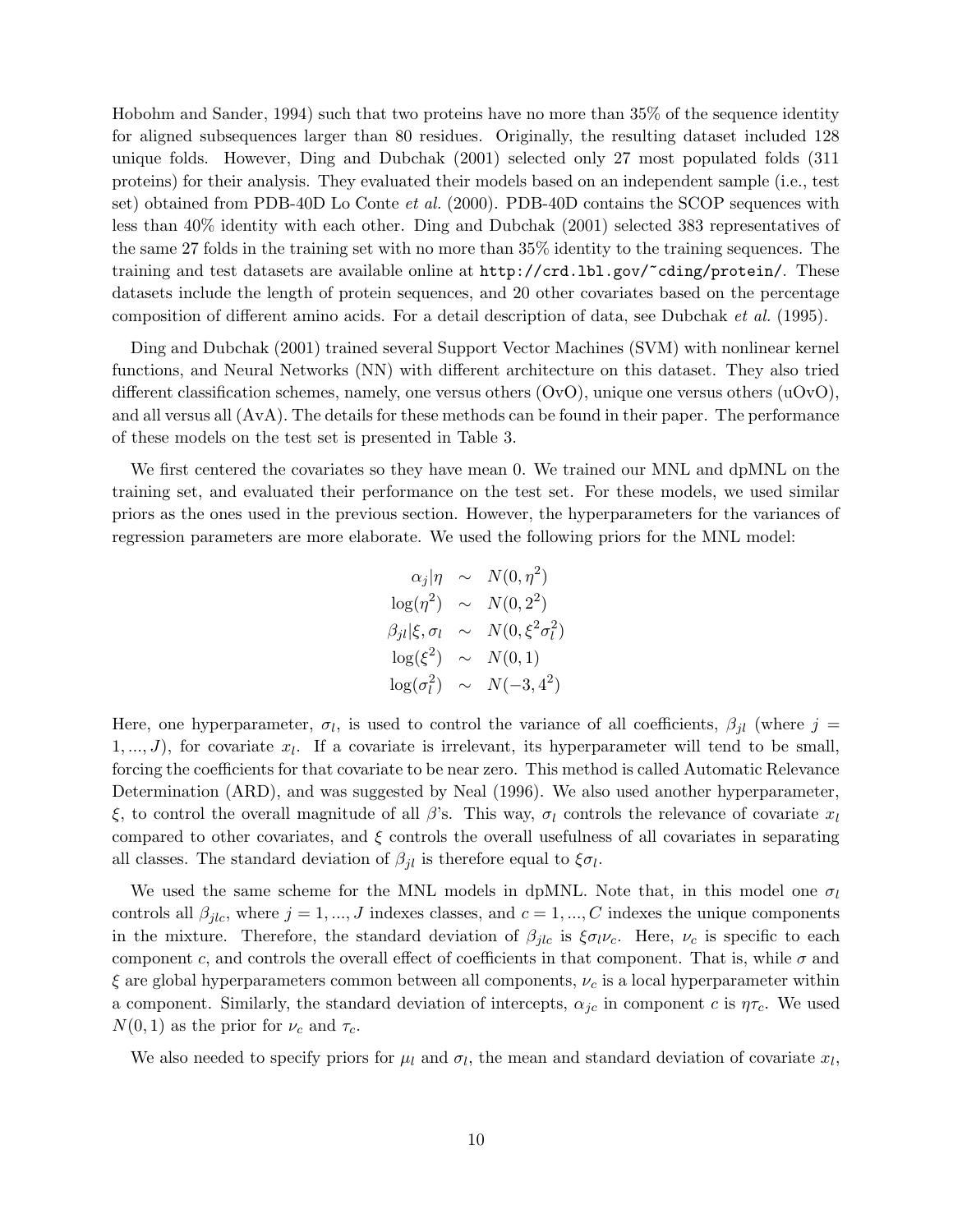| Model    | Accuracy $(\%)$ | $F_1$ (' |
|----------|-----------------|----------|
| NN-OvO   | 20.5            |          |
| SVM-OvO  | 43.5            |          |
| SVM-uOvO | 49.4            |          |
| SVM-AvA  | 44.9            |          |
| MNL      | 50.0            | 41.2     |
| dpMNL    | 58.6            | 53.0     |

Table 3: Performance of models based on protein fold classification data. NN and SVM use maximum likelihood estimation, and are developed by Ding and Dubchak (2001).

where  $l = 1, ..., p$ . For these parameters, we used the following priors:

$$
\mu_{lc} | \mu_{0,l}, \sigma_{0,l} \sim N(\mu_{0,l}, \sigma_{0,l}^2) \n\mu_{0,l} \sim N(0, 5^2) \n\log(\sigma_{0,l}^2) \sim N(0, 2^2) \n\log(\sigma_{lc}^2) | M_{\sigma,l}, V_{\sigma,l} \sim N(M_{\sigma,l}, V_{\sigma,l}^2) \nM_{\sigma,l} \sim N(0, 1^2) \n\log(V_{\sigma,l}^2) \sim N(0, 2^2)
$$

As we can see, the priors depend on higher level hyperparameters. This provides a more flexible scheme. If, for example, the components are not different with respect to covariate  $x_l$ , the corresponding variance,  $\sigma_{0,l}^2$ , becomes small, forcing  $\mu_{lc}$  close to their overall mean,  $\mu_{0,l}$ .

For each of our Bayesian models discussed in this section (and also in the following sections), we performed four simultaneous MCMC simulations each of size 10000. The chains have different starting values. We discarded the first 1000 samples from each chain and used the remaining samples for predictions. For this problem, running multiple chains results in faster and more efficient sampling. Simulating the Markov chain for 10 iterations took about half a minute for MNL, and about 3 minutes for dpMNL, using a MATLAB implementation on an UltraSPARC III machine.

The results for MNL and dpMNL models are presented in Table 3. As a benchmark, we also present the results for the SVM and NN models developed by Ding and Dubchak (2001) on the exact same dataset. As we can see, our linear MNL model provides better accuracy rate compared to the SVM and NN models developed by Ding and Dubchak (2001). Our dpMNL model provides an additional improvement over the MNL model. This shows that there is in fact a nonlinear relationship between folding classes and the composition of amino acids, and our nonlinear model could successfully identify this relationship.

It is worth noting the performance of the NN models is influenced by many design choices, and by model assumptions. We found that Bayesian neural networks model (Neal, 1996) had better performance than the NN model of Ding and Dubchak (2001). Our NN model performs very similarly to the performance of the dpMNL model.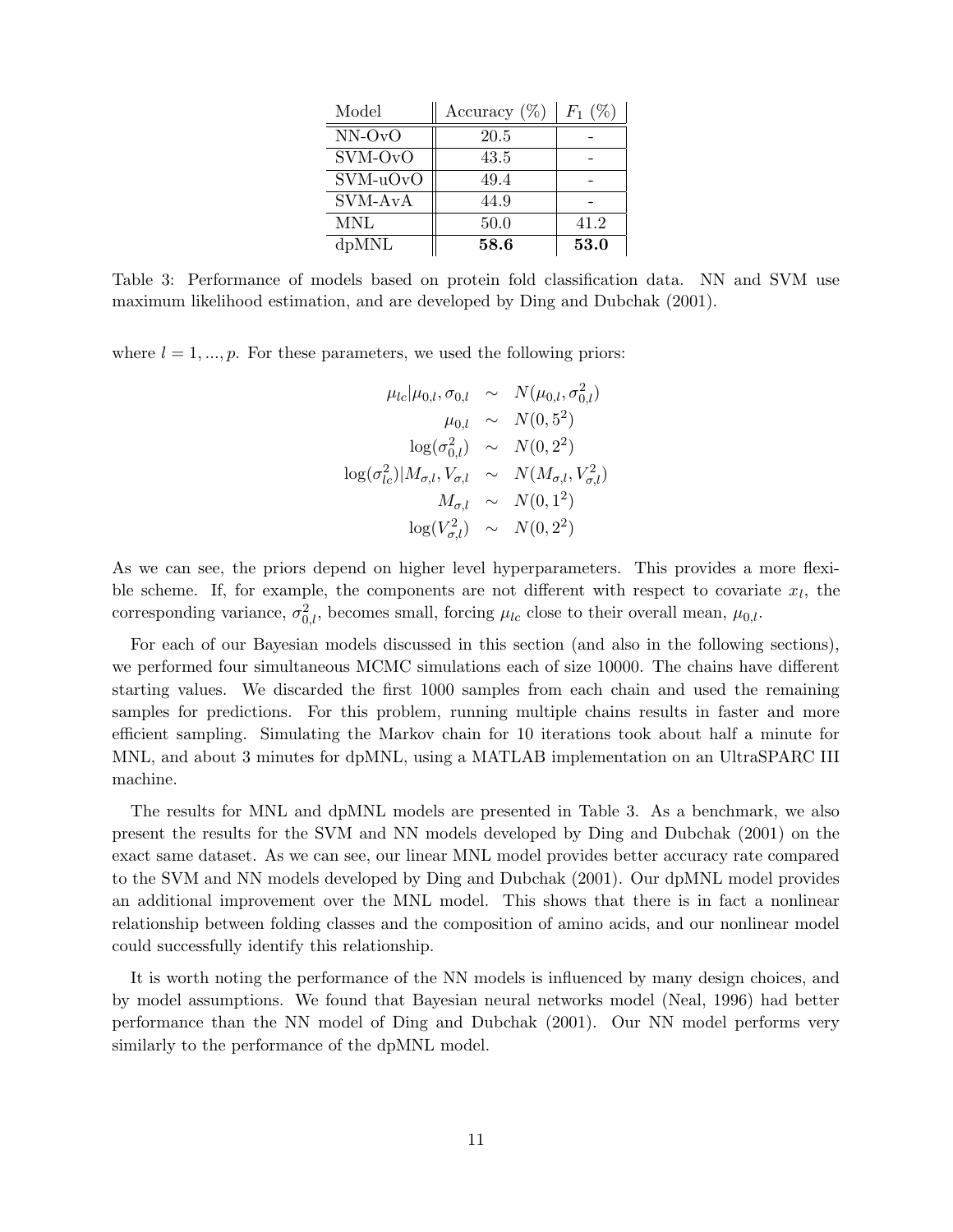

Figure 3: A simple representation of our hierarchical classification model.

### 5 Extension to hierarchical classes

In the previous section, we modeled the folding classes as a set of unrelated entities. However, these classes are not completely unrelated, and can be grouped into four major structural classes known as  $\alpha$ ,  $\beta$ ,  $\alpha/\beta$ , and  $\alpha + \beta$ . Ding and Dubchak (2001) show the corresponding hierarchical scheme (Table 1 in their paper). We have previously introduced a new approach for modeling hierarchical classes (Shahbaba and Neal, 2006, 2007). In this approach, we use a Bayesian form of the multinomial logit model, with a prior that introduces correlations between the parameters for classes that are nearby in the hierarchy.

Figure 3 illustrates this approach using a simple hierarchical structure. For each branch in the hierarchy, we define a different set of parameters,  $\phi$ . Our model classifies objects to one of the end nodes using an MNL model whose regression coefficients for class j are represented by the sum of the parameters for all the branches leading to that class. Sharing of common parameters (from common branches) introduces prior correlations between the parameters of nearby classes in the hierarchy. We refer to this model as corMNL.

In this section, we extend our nonlinear model to classification problems where classes have a hierarchical structure. For this purpose, we use a corMNL model, instead of MNL, to capture the relationship between the covariates,  $x$ , and the response variable,  $y$ , within each component. The results is a nonlinear model which takes the hierarchical structure of classes into account. We refer to this models as dpCorMNL.

Table 4 presents the results for the two linear models (with and without hierarchy-base priors), and two nonlinear models (with and without hierarchy-based priors). In this table, "parent accuracy" refers to the accuracy of models based on the four major structural classes, namely  $\alpha$ ,  $\beta$ ,  $\alpha/\beta$ . When comparing the hierarchical models to their non-hierarchical counterparts, the advantage of using the hierarchy is apparent only for some measures (i.e., parent accuracy rate for corMNL, and the  $F_1$  measure for dpCorMNL). As we can see, however, the dpCorMNL model provides a substantial improvement over corMNL.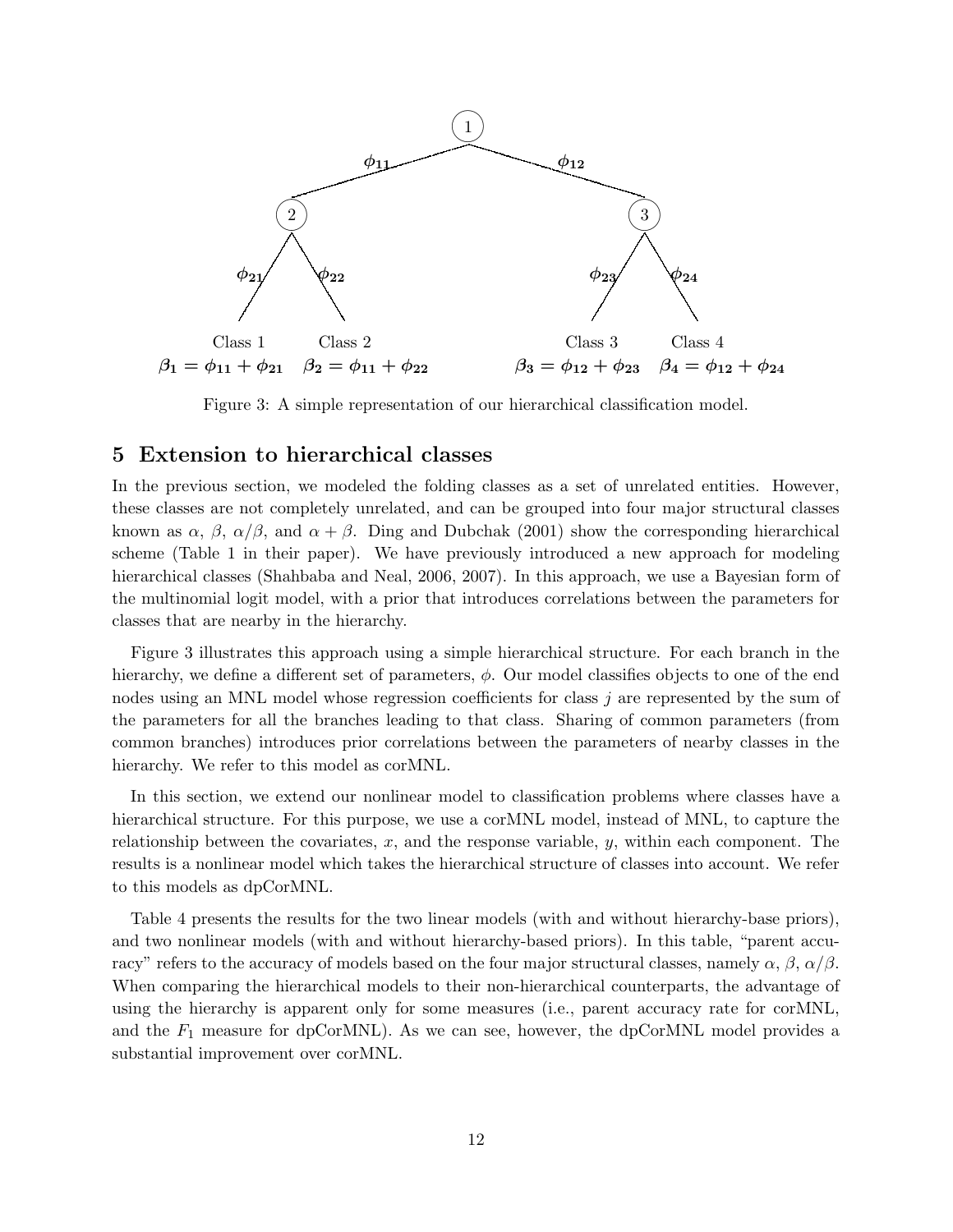| Model    | Accuracy $(\%)$ | Parent accuracy $(\%)$ | $F_1(%)$ |
|----------|-----------------|------------------------|----------|
| MNL      | 50.0            | 76.5                   | 41.2     |
| corMNL   | 49.5            | 77.9                   | 41.4     |
| dpMNL    | 58.6            | 79.9                   | 53.0     |
| dpCorMNL | 59.1            | 79.4                   | 55.2     |

Table 4: Comparison of hierarchical models (linear and nonlinear) with non-hierarchical models (linear and nonlinear) based on protein fold classification data.

| Model      | Accuracy $(\%)$ | Parent accuracy $(\%)$ | $F_1(%)$ |
|------------|-----------------|------------------------|----------|
| $NN-OvO$   | 41.4            |                        |          |
| SVM-OvO    | 43.2            |                        |          |
| SVM-uOvO   | 49.4            |                        |          |
| SVM-AvA    | 56.5            |                        |          |
| <b>MNL</b> | 56.5            | 80.4                   | 51.4     |
| corMNL     | 59.6            | 83.3                   | 54.6     |
| dpMNL      | 60.4            | 82.0                   | 55.9     |
| dpCorMNL   | 61.4            | 83.8                   | 57.8     |

Table 5: Comparison of hierarchical models (linear and nonlinear) with non-hierarchical models (linear and nonlinear) based on protein fold classification data. The covariates are obtained from four different feature sets: composition of amino acids, predicted secondary structure, hydrophobicity, and normalized van der Waals volume.

### 6 Extension to multiple datasets

In order to improve the prediction of folding classes for proteins, Ding and Dubchak (2001) combined the feature set based on amino acid compositions with 5 other feature sets, which were independently extracted based on various physico-chemical and structural properties of amino acids in the sequence. The additional features predicted secondary structure, hydrophobicity, normalized varn der Waals volume, polarity, and polarizability. Each data source has 21 covariates. For a detailed description of these features, see Dubchak et al. (1995). Ding and Dubchak (2001) added the above 5 datasets sequentially to the amino acid composition dataset. For prediction, they used a majority voting system, in which the votes obtained from models based on different features sets are combined, and the class with the most votes is regarded as predicted fold. Their results show that adding additional feature sets can improve the performance in some cases and can result in lower performance in some other cases. One main issue with this method is that it gives equal weights to votes based on different data sources. The underlying assumption, therefore, is that the quality of predictions is the same for all sources of information. This is, of course, not a realistic assumption for many real problems. In our previous paper (Shahbaba and Neal, 2006), we provided a new scheme for combining different sources of information. In this approach, we use separate scale parameters,  $\xi$ , for each data source in order to adjust their relative weights automatically. This allows the coefficients from different sources of data to have appropriately different variances in the model.

For models developed by Ding and Dubchak (2001), the highest accuracy rate, 56.5, was achieved only when they combined the covariates based on the composition of amino acids, secondary struc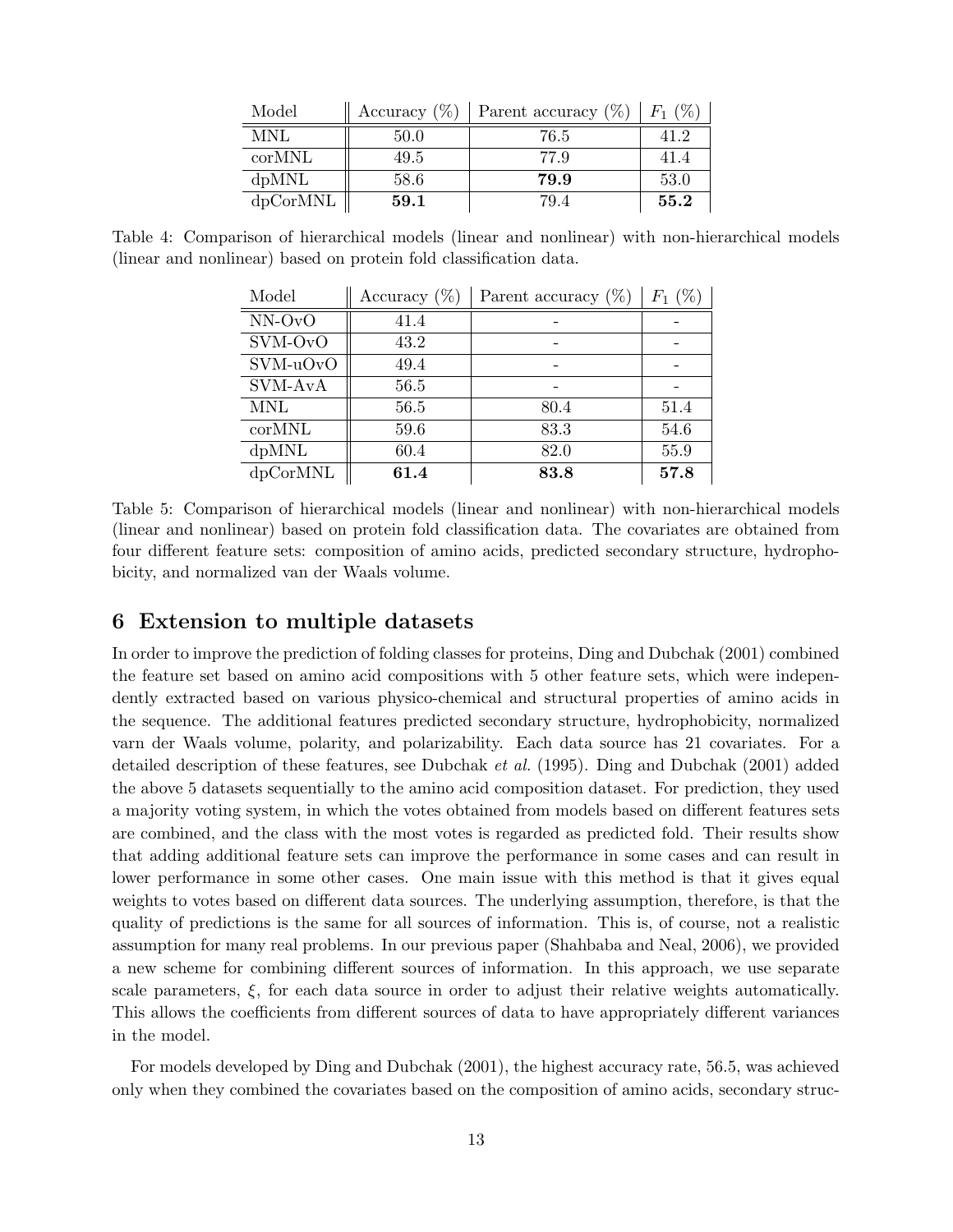ture, hydrophobicity, and polarity. We also used these four datasets, and applied our models to the combined data. We used a different scale parameters, ξ, for each dataset. The results from our models are presented in Table 5. For comparison, we also present the results obtained by Ding and Dubchak (2001) based on the same datasets. As we can see, this time, using the hierarchy results in more substantial improvements. Moreover, nonlinear models provided better performance compared to their corresponding linear models.

# 7 Conclusions and future directions

We introduced a new nonlinear classification model, which uses Dirichlet process mixtures to model the joint distribution of the response variable,  $y$ , and the covariates,  $x$ , non-parametrically. We compared our model to several linear and nonlinear alternative methods using both simulated and real data. We found that when the relationship between y and x is nonlinear, our approach provides substantial improvement over alternative methods. One advantage of this approach is that if the relationship is in fact linear, the model can easily reduce to a linear model by using only one component in the mixture. This way, it avoids overfitting, which is a common challenge in many nonlinear models.

We believe our model can provide more interpretable results. In many real problems, the identified components may correspond to a meaningful segmentation of data. Since the relationship between y and x remains linear in each segment, the results of our model can be expressed as a set of linear patterns for different segments of data.

As mentioned above, for sampling from the posterior distribution, we used multiple chains which appeared to be sampling different regions of the posterior space. Ideally, we prefer to have one chain that can efficiently sample from the whole posterior distribution. In future, we intend to improve our MCMC sampling. For this purpose, we can use more efficient methods, such as the "split-merge" approach introduced by Jain and Neal (2007) and the short-cut Metropolis method introduced by Neal (2005).

In this paper, we considered only continuous covariates. Our approach can be easily extended to situations where the covariate are categorical. For these problems, we need to replace the normal distribution in the baseline,  $G_0$ , with a more appropriate distribution. For example, when the covariate x is binary, we can assume  $x \sim Bernoulli(\mu)$ , and specify an appropriate prior distribution (e.g., *Beta* distribution) for  $\mu$ . Alternatively, we can use a continuous latent variable, z, such that  $\mu = \exp(z)/\{1+\exp(z)\}\.$  This way, we can still model the distribution of z as a mixture of normals. For covariates with multinomial distribution, we can either extend the Bernoulli distribution by using  $(\mu_1, ..., \mu_K)$ , where K is the number of categories in x, or use K continuous latent variables,  $z_1, ..., z_K$ , and set  $\theta_j = \exp(z_j) / \sum_{j'}^K \exp(z'_j)$  $'_{j}).$ 

Our model can also be extended to problems where the response variable is not multinomial. For example, we can use this approach for regression problems with continuous response,  $\gamma$ . The distribution of y can be assumed normal within a component. We model the mean of this normal distribution as a linear function of covariates for cases that belong to that component. Other types of response variables (i.e., with Poisson distribution) can be handled in a similar way.

Finally, our approach provides a convenient framework for semi-supervised learning, in which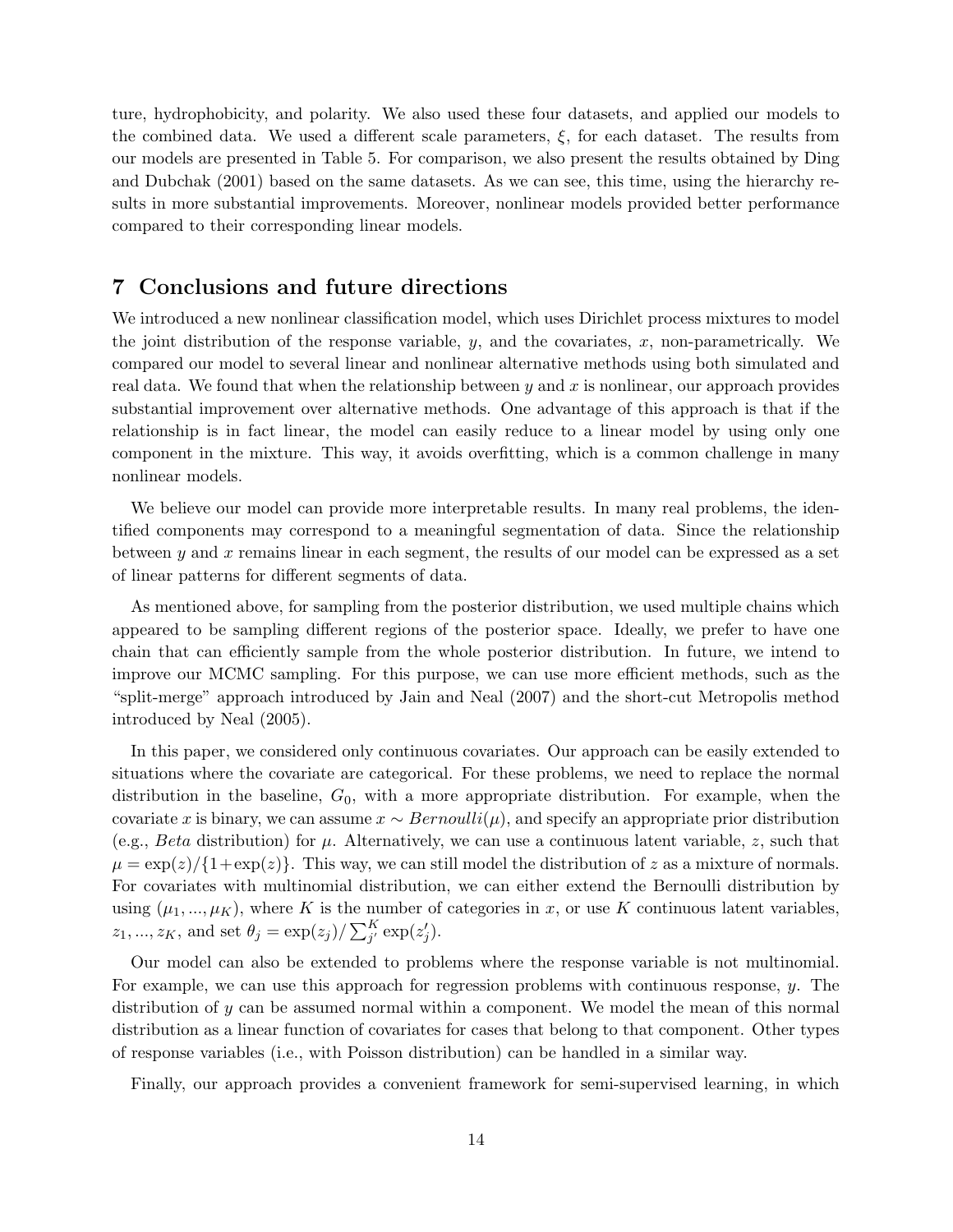both labeled and unlabeled data are used in the learning process. In our approach, unlabeled data can contribute to modeling the distribution of covariates,  $x$ , while only labeled data are used to identify the dependence between y and x. This is a quite useful approach for problems where the response variable is known for a limited number of cases, but a large amount of unlabeled data can be generated. One such problem is classification of web documents. In future, we will examine the application of our approach for these problems.

# References

- Antoniak CE (1974). "Mixture of Dirichlet process with applications to Bayesian nonparamteric problems." Annals of Statistics, 273(5281), 1152–1174.
- Blackwell D, MacQueen JB (1973). "Ferguson distributions via Polya urn scheme." Annals of Statistics, 1, 353–355.
- Breiman L, Friedman J, Olshen RA, Stone CJ (1993). Classification and Regression Trees. Chapman and Hall, Boca Raton.
- Bush CA, MacEachern SN (1996). "A semi-parametric Bayesian model for randomized block designs." Biometrika, 83, 275–286.
- Cai B, Dunson DB (2006). "Bayesian covariance selection in generalized linear mixed models." Biometrics, 62, 446–457.
- Daniels MJ, Kass RE (1999). "Nonconjugate Bayesian estimation of covariance matrices and its use in hierarchical models." Journal of the American Statistical Association, 94(448), 1254–1263.
- Ding C, Dubchak I (2001). "Multi-class protein fold recognision using support vector machines and neural networks." *Bioinformatics*, **17**(4), 349–358.
- Dubchak I, Muchnik J, Holbrook S, Kim S (1995). "Prediction of protein folding class using global description of amino acid sequence." Proceedings of the National Academy of Sciences (USA), 92, 8700–8704.
- Escobar MD, West M (1995). "Bayesian density estimation and inference usinng mixtures." Journal of American Statistical Society, 90, 577–588.
- Ferguson TS (1973). "A Bayesian analysis of some nonparamteric problems." Annas of Statistics, 1, 209–230.
- Hobohm U, Sander C (1994). "Enlarged representative set of proteins." Protein Science, 3, 522–524.
- Hobohm U, Scharf M, Schneider R, Sander C (1992). "Selection of a representative set of structure from the Brookhaven Protein Bank." Protein Science, 1, 409–417.
- Jain S, Neal RM (2007). "Splitting and merging components of a nonconjugate Dirichlet process mixture model." to appear in Bayesian Analysis.